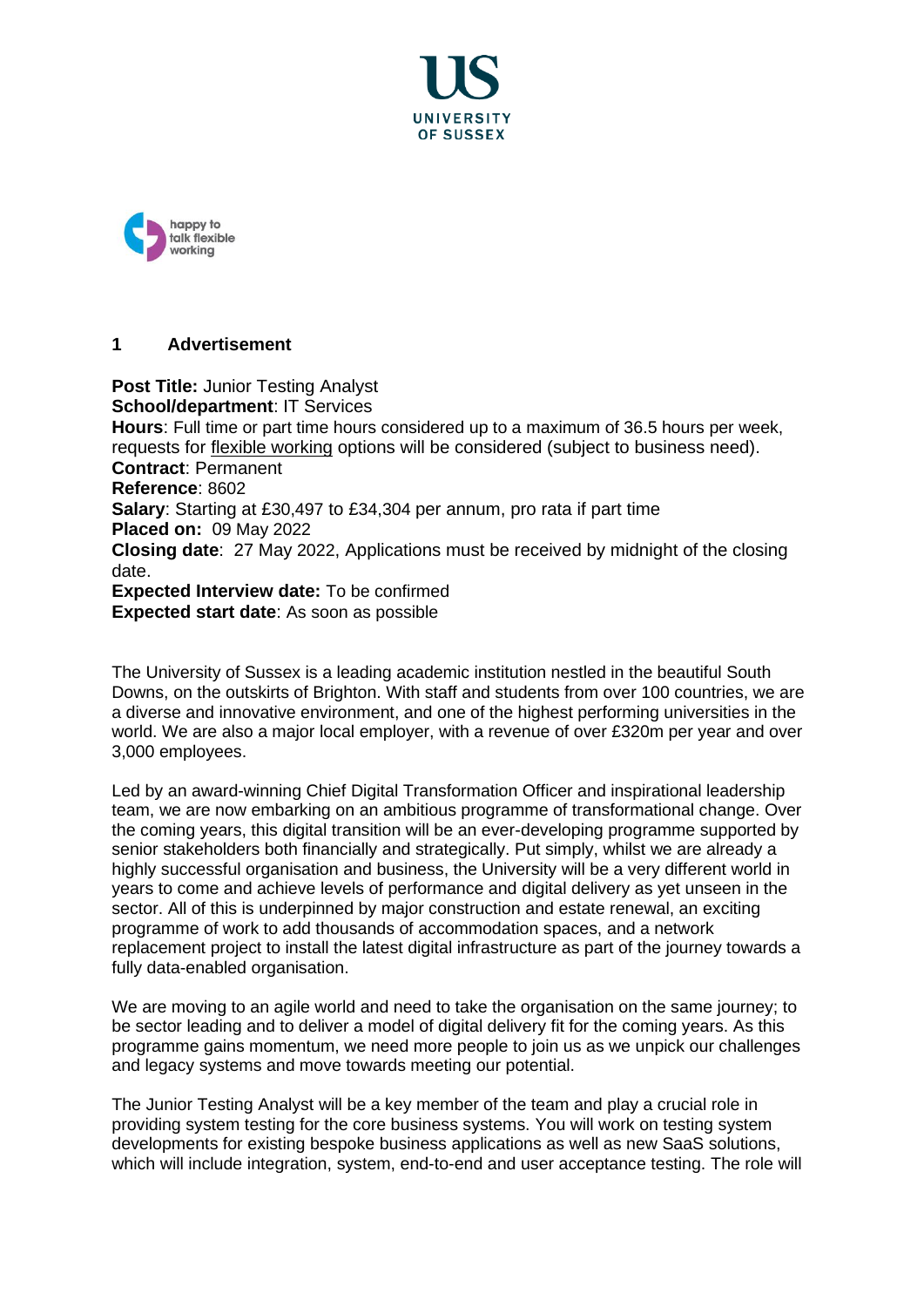also require you to engage in recommendations and discussions that will improve efficiency/effectiveness and in testing processes and ways of working.

Please contact Avril Hardy, [A.M.Hardy@sussex.ac.uk](mailto:A.M.Hardy@sussex.ac.uk) for informal enquiries.

# For full details and how to apply see our [vacancies page](http://www.sussex.ac.uk/about/jobs)

*The University of Sussex values the diversity of its staff and students and we welcome applicants from all backgrounds.*

# **2. The School / Division**

IT Services delivers a wide range of digital services to users across our Campus and beyond. Our Chief Digital Transformation Officer, Jason Oliver, is now tasked with shaping the strategic initiatives and strategies that will secure a successful and sustainable future for the institution, where digital technology and mobile platforms will increasingly transcend physical and geographical boundaries providing opportunities for the transformation of our students' and staff lives. Prior to joining Sussex he undertook similar advancements at the Science Museum Group and the Royal Opera House, where he built sector-leading teams and delivered a large-scale transformation agendas resulting in step-changes in organisational culture.

IT Services is organised into four main teams, delivering services through an evolving agile service management and delivery model:

The **Digital Engagement** team are primary changes agents working to transform our business processes and systems, to nurture the relationships between IT Services and its stakeholders, and helping us to understand and develop the ambitions for our use of digital technologies in education, research, student services and university administration.

The **Strategy and Architecture** team ensure our strategies, technologies, security and standards support our digital aspirations whilst planning the replacement, upgrades and improvements to our technologies and systems, ensuring that they are aligned and prioritised around the University's strategic plans and objectives.

The **Infrastructure** team work to define, modernise and automate our underlying platforms and network ensuring that they are optimised to meet the needs of the diverse communities across the University, to continue our journey to the cloud and to advance our approaches to ubiquitous connectivity across our campus.

The **Operations** team work across the research, teaching, professional services and student groups to manage our product areas, develop and integrate our platforms and applications, and support our communities to ensure outstanding service provision across the operational activity of IT Services.

## **3. Job Description**

Job Description for the post of: Junior Testing Analyst

**Department:** IT Services

**Section/Unit/School:** Operations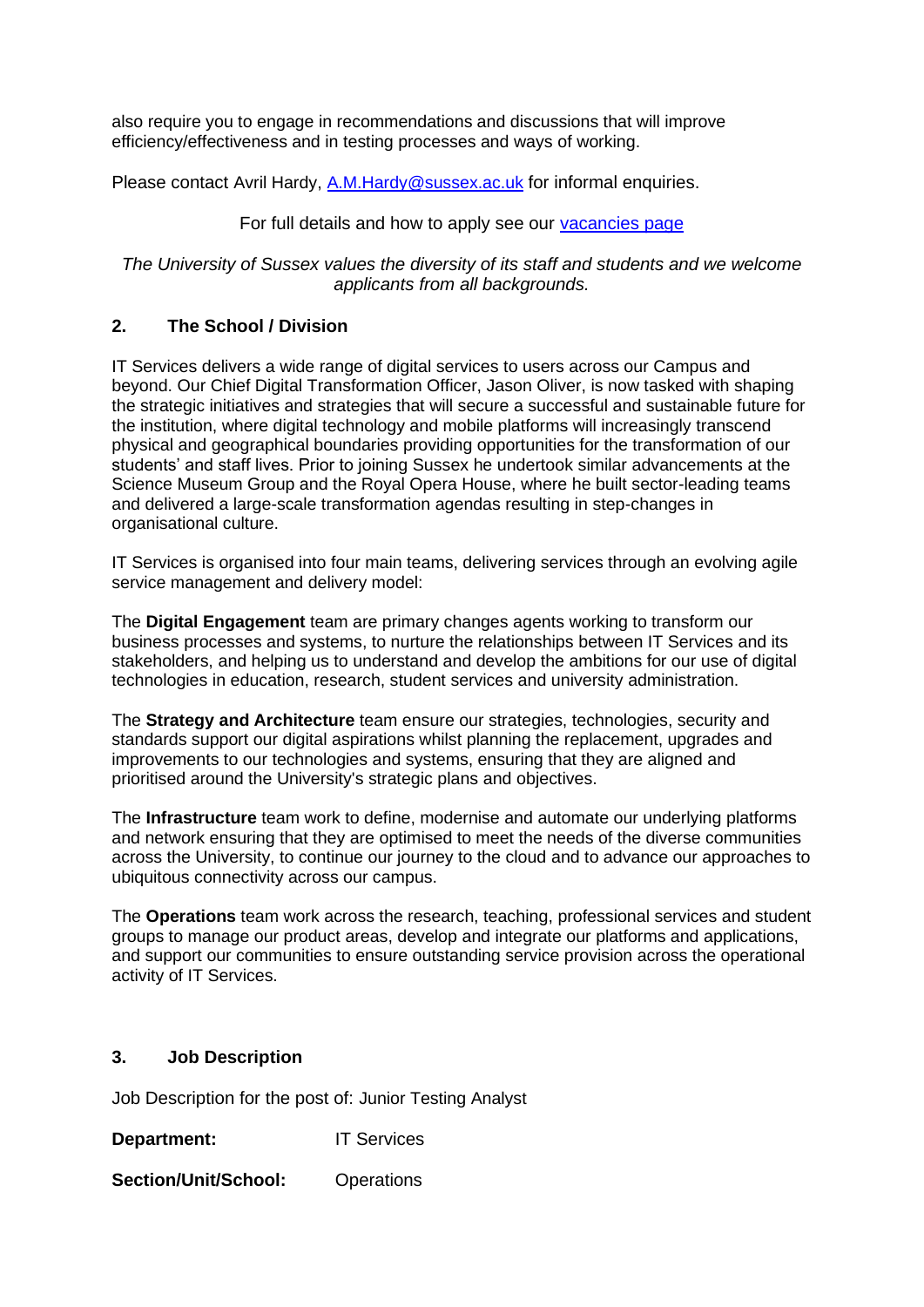| Location:               | <b>Shawcross, University of Sussex</b> |
|-------------------------|----------------------------------------|
| Grade:                  | 6                                      |
| <b>Responsible to:</b>  | <b>Testing Manager</b>                 |
| <b>Responsible for:</b> | n/a                                    |

#### **Role Description**

Provide system testing for the core business systems. Work on testing system developments for existing bespoke business applications as well as new SaaS solutions, which will include integration, system, end-to-end and user acceptance testing. Engage in recommendations and discussions that will improve efficiency/effectiveness and in testing processes and ways of working

#### **Principal Accountabilities**

| 1              | Work with key stakeholders to critically evaluate data, test systems and processes<br>to identify opportunities to leverage improvements to efficiency and effectiveness.                                                                                                                                                                    |
|----------------|----------------------------------------------------------------------------------------------------------------------------------------------------------------------------------------------------------------------------------------------------------------------------------------------------------------------------------------------|
| $\overline{2}$ | Develop test plans to test identified improvements, where appropriate adhering to<br>University's project governance framework, contribute to initial project plan,<br>including scope, resource plans and costs of testing based on the outcomes from<br>an initial feasibility project. Support the project plan through initial approval. |
| 3              | Work with key stakeholders across the institution, participate in communications<br>for the project, liaising with project team members and internal and external<br>stakeholders.                                                                                                                                                           |
| 4              | Participate in product selection and procurement activities to ensure the<br>achievement of project objectives, product fit and best value.                                                                                                                                                                                                  |
| 5              | Participate in coordination of projects, service and business readiness activities<br>via a transition plan                                                                                                                                                                                                                                  |

#### **Key Responsibilities**

| <b>Core Professional Services Responsibilities</b> |                  |                                                                                                                                                                                        |
|----------------------------------------------------|------------------|----------------------------------------------------------------------------------------------------------------------------------------------------------------------------------------|
|                                                    |                  | <b>Identify Opportunities</b><br>1.1 Undertake detailed analysis of data, systems and processes, identifying<br>opportunities to leverage improvements to efficiency and effectiveness |
|                                                    | 1.2 <sub>2</sub> | Discuss findings with key stakeholders                                                                                                                                                 |
|                                                    | 1.3              | Assess opportunities to maximise impact                                                                                                                                                |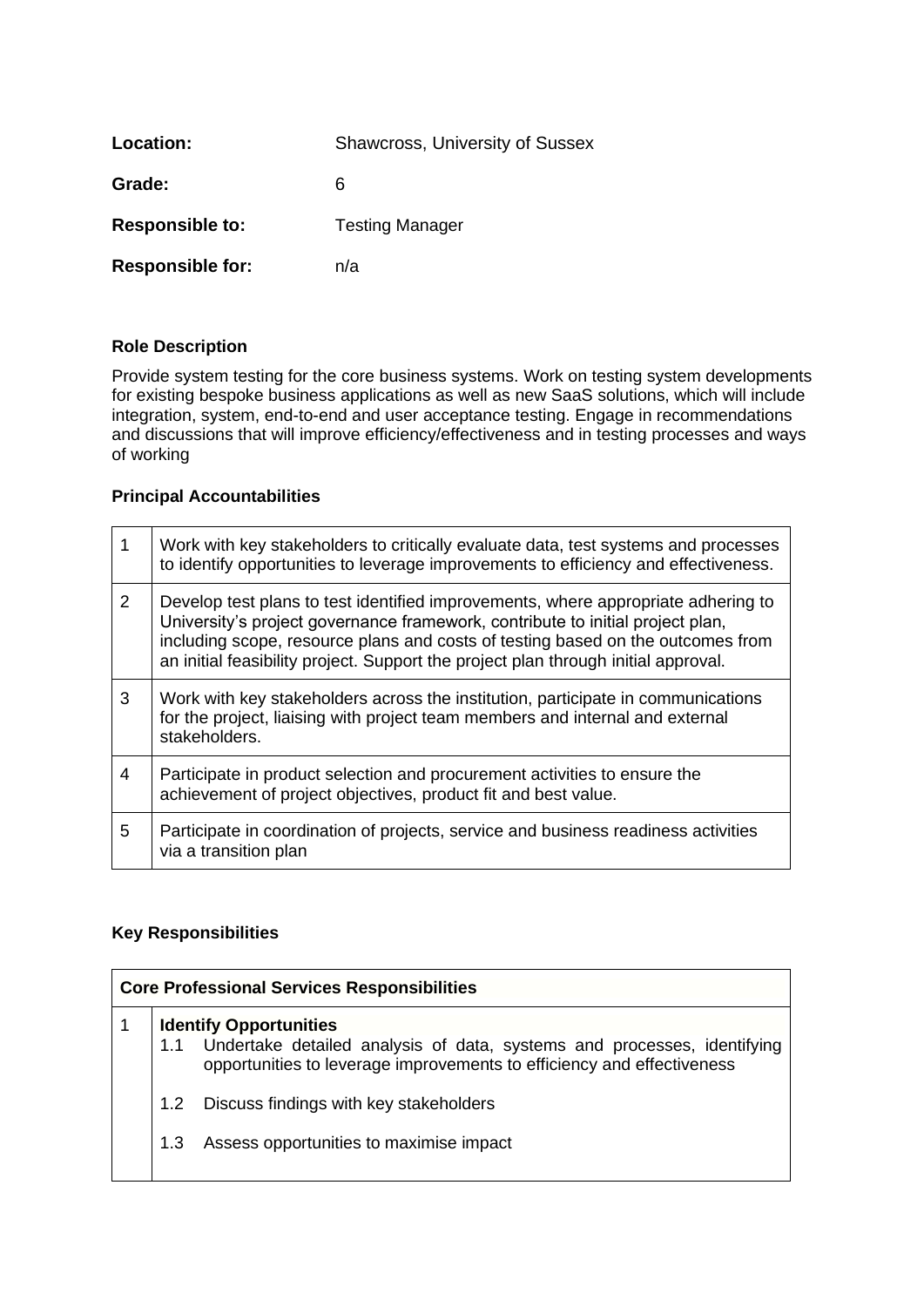|                | 1.4<br>Develop proposals as appropriate to enter project management system                                                                                                                                                                                                                                                                                                                                                                                                                                                                                                                                                                                                                                                                                                                                                                                                                                                                                                                                                                                            |
|----------------|-----------------------------------------------------------------------------------------------------------------------------------------------------------------------------------------------------------------------------------------------------------------------------------------------------------------------------------------------------------------------------------------------------------------------------------------------------------------------------------------------------------------------------------------------------------------------------------------------------------------------------------------------------------------------------------------------------------------------------------------------------------------------------------------------------------------------------------------------------------------------------------------------------------------------------------------------------------------------------------------------------------------------------------------------------------------------|
|                | 1.5<br>Research solutions and guide discussions and decisions on best available<br>options                                                                                                                                                                                                                                                                                                                                                                                                                                                                                                                                                                                                                                                                                                                                                                                                                                                                                                                                                                            |
|                | 1.6<br>Initiates and undertakes knowledge transfer to ITS and other colleagues as<br>required.                                                                                                                                                                                                                                                                                                                                                                                                                                                                                                                                                                                                                                                                                                                                                                                                                                                                                                                                                                        |
| $\overline{2}$ | Deliver and Lead the Project Lifecycle                                                                                                                                                                                                                                                                                                                                                                                                                                                                                                                                                                                                                                                                                                                                                                                                                                                                                                                                                                                                                                |
|                | Within the scope of the project, participate in the project lifecycle including;<br>$\overline{2}$<br>scope, timelines, resources, budget, risks and issues, relationships, training<br>and communication<br>2.1 Participate in the creation of a rigorous planning and ensure it is delivered by<br>appropriate parties<br>2.2 Contributes to the formulations and communication of complex information<br>relating to the delivery and testing of software products to a range of<br>stakeholders who may have conflicting requirements and limited<br>understanding of relevant technical concepts.<br>2.3 Designs, tests and documents new applications and software components,<br>employing advanced and specialist problem solving skills to deliver required<br>outcomes and outputs within project scope dimensions of time, budget and<br>quality.<br>2.4 Participate in agile ceremonies such as stand-ups, story refinements, and<br>team retrospectives.<br>2.5 Writes test plans compliant with ITS and relevant industry standards and<br>regulations. |
| 3              | <b>Project Leadership and Management</b>                                                                                                                                                                                                                                                                                                                                                                                                                                                                                                                                                                                                                                                                                                                                                                                                                                                                                                                                                                                                                              |
|                | 3.1 Ensure project work in line with institutions project management methodology                                                                                                                                                                                                                                                                                                                                                                                                                                                                                                                                                                                                                                                                                                                                                                                                                                                                                                                                                                                      |
|                | 3.2 Coordinate project, service and business readiness activities                                                                                                                                                                                                                                                                                                                                                                                                                                                                                                                                                                                                                                                                                                                                                                                                                                                                                                                                                                                                     |
|                | 3.3 Work with the project team and project office support colleagues, to deliver the<br>project objectives, delegating, coaching and guiding as needed                                                                                                                                                                                                                                                                                                                                                                                                                                                                                                                                                                                                                                                                                                                                                                                                                                                                                                                |
|                | 3.4 Work with stakeholders ensuring delivery to project specification.                                                                                                                                                                                                                                                                                                                                                                                                                                                                                                                                                                                                                                                                                                                                                                                                                                                                                                                                                                                                |
|                | 3.5 Contributes as testing agent in project teams concerned with the testing of<br>systems and services that are critical to key business functions. Uses<br>specialist knowledge and expertise to analyse and present technical options,<br>and advising on recommended approach.<br>3.6 Maintains own up-to-date knowledge of key trends and developments related<br>to enterprise testing processes.                                                                                                                                                                                                                                                                                                                                                                                                                                                                                                                                                                                                                                                               |
| $\overline{4}$ | <b>Stakeholder Engagement</b><br>4.1. Identify and manage project dependencies; work closely with business areas                                                                                                                                                                                                                                                                                                                                                                                                                                                                                                                                                                                                                                                                                                                                                                                                                                                                                                                                                      |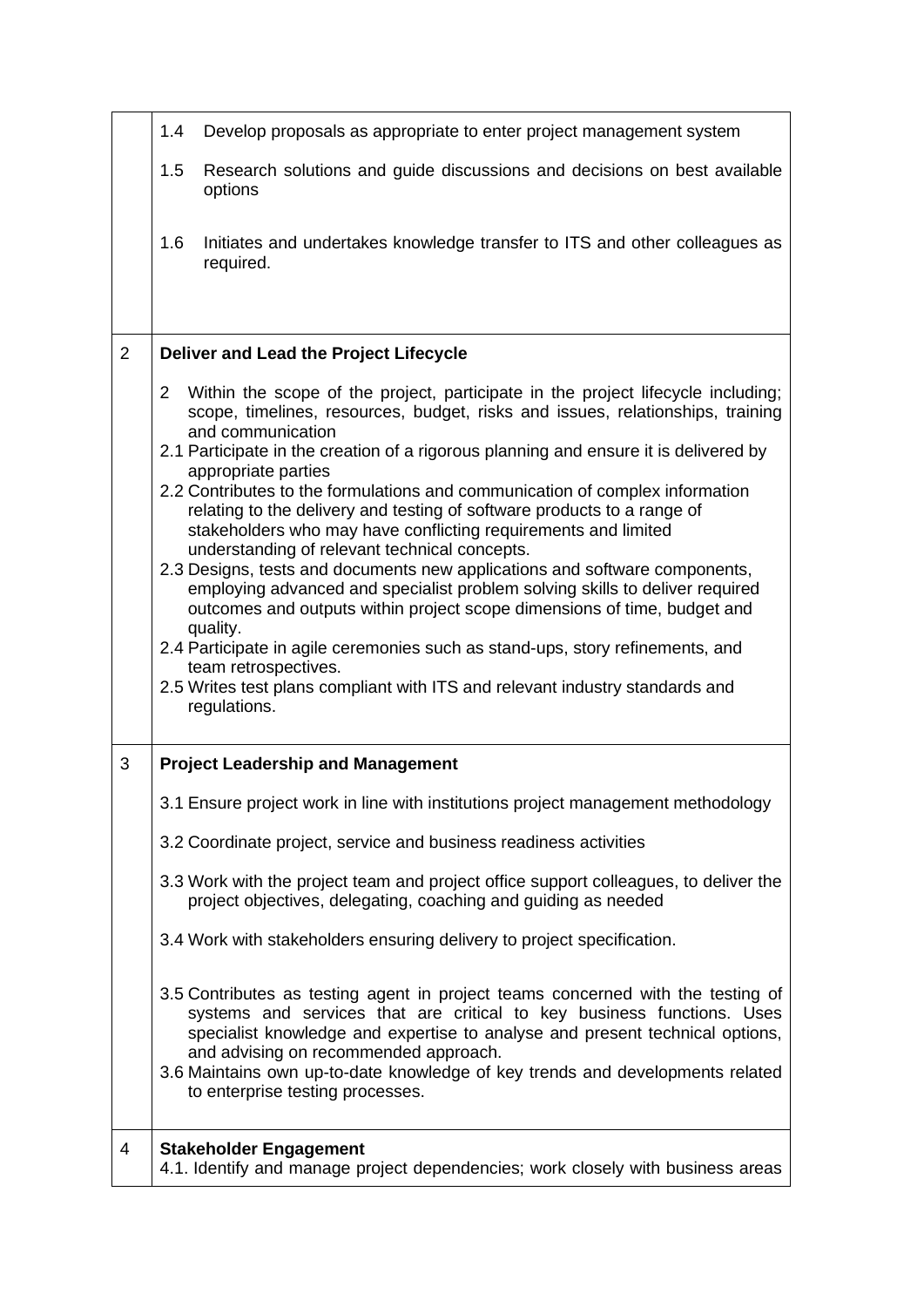|   | to identify priorities and jointly ensure that the most appropriate way is found<br>for the priorities to be met.<br>4.2. Work with stakeholders, providing information and ensuring technical<br>information is understood<br>4.3. Collaborates with Business Analysts and Product Owners to ensure<br>understanding of business requirements.<br>4.4. Collaborates with the IT Helpdesk and development teams to meet the<br>priorities assigned to Service Incidents and supports. |
|---|---------------------------------------------------------------------------------------------------------------------------------------------------------------------------------------------------------------------------------------------------------------------------------------------------------------------------------------------------------------------------------------------------------------------------------------------------------------------------------------|
| 5 | <b>Procurement and Contract Management</b><br>5.1. Undertake project procurement activity                                                                                                                                                                                                                                                                                                                                                                                             |
|   | To carry out any other duties that are within the employee's skills and abilities                                                                                                                                                                                                                                                                                                                                                                                                     |

To carry out any other duties that are within the employee's skills and abilities whenever reasonably instructed.

This Job Description sets out current duties of the post that may vary from time to time without changing the general character of the post or level of responsibility entailed

## **Indicative Performance Criteria**

| $\mathbf 1$    | Does not have any line management responsibility.                                                                                                                                                                                                                                                                                                                                                                                                                                                                                                                                                                                    |
|----------------|--------------------------------------------------------------------------------------------------------------------------------------------------------------------------------------------------------------------------------------------------------------------------------------------------------------------------------------------------------------------------------------------------------------------------------------------------------------------------------------------------------------------------------------------------------------------------------------------------------------------------------------|
| $\overline{2}$ | Does not have any budgetary responsibility.                                                                                                                                                                                                                                                                                                                                                                                                                                                                                                                                                                                          |
| 3              | Does not have any responsibilities for equipment or premises.                                                                                                                                                                                                                                                                                                                                                                                                                                                                                                                                                                        |
| 4              | Supports the achievement of targets related to the delivery of a diversity of<br>software products and project outcomes on time and to required quality standards,<br>including applications, components and integrations that enable and underpin<br>critical business functions.                                                                                                                                                                                                                                                                                                                                                   |
| 5              | The post holder reports to the Testing Manager, working under general direction<br>within a clear framework the post holder will manage their own work to achieve<br>their agreed objectives. The role holder will play a key role in supporting the<br>Divisional leadership team to achieve the strategic and operational goals of the<br>University, Professional Services & their Division. The post holder is expected to<br>work collaboratively across the University and with key stakeholders to deliver<br>single team working that efficiently and effectively supports the achievement of<br>those goals and objectives. |
| 6              | Support achievement of the ITS Division's compliance with all applicable statutory<br>and regulatory compliance obligations, including (but not limited to): UKVI, Health<br>& Safety, the Prevent Duty, data protection, Competition and Markets Authority<br>requirements and equal opportunities, as appropriate to the grade and role.<br>Additionally, to promote good practice in relation to University policy, procedure<br>and guidance in relation to those compliance matters in respect of students, staff<br>and other relevant parties.                                                                                |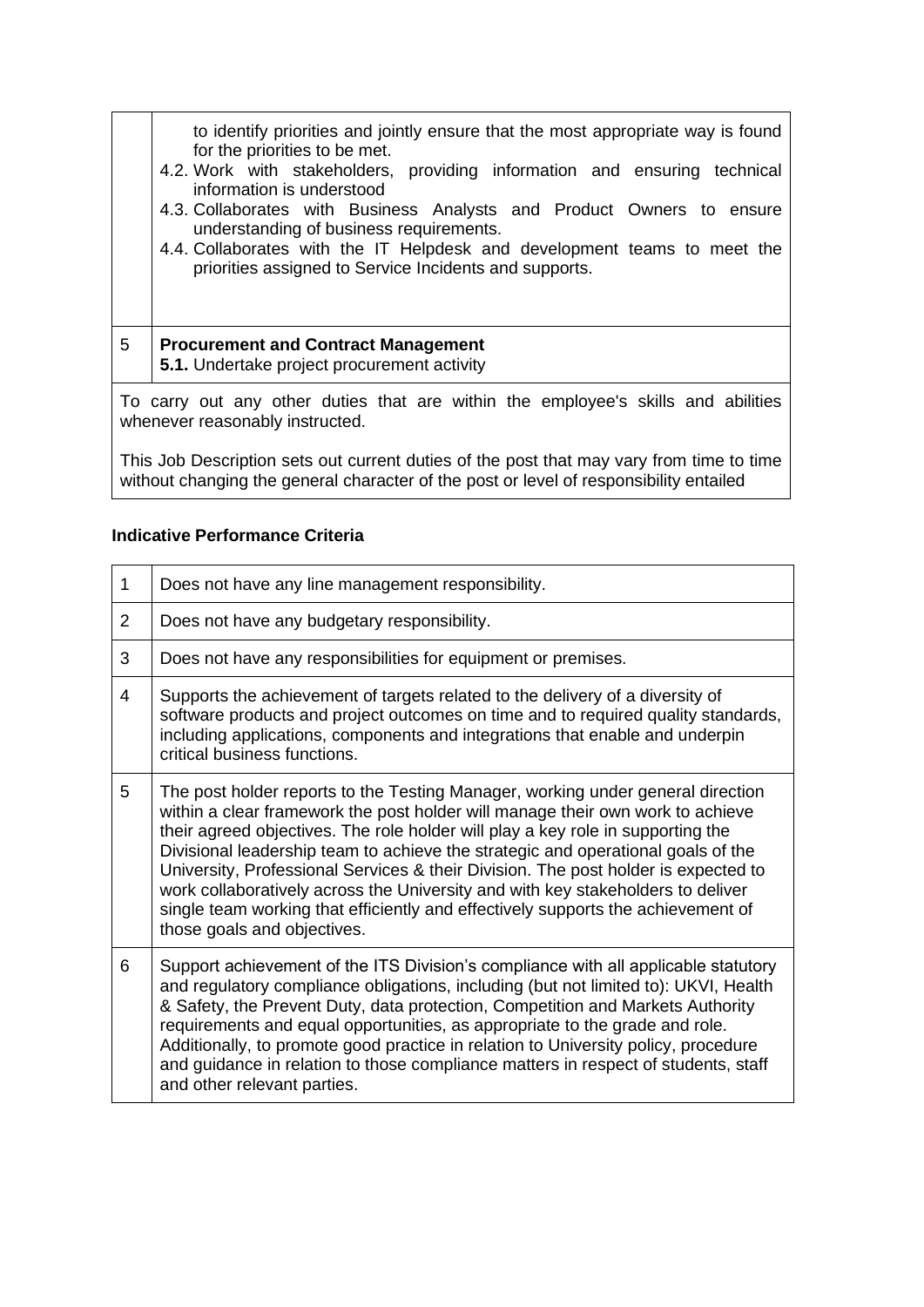# **4. Person Specification**

|                                                                                                                                                                                                  | <b>Essential</b> | <b>Desirable</b> |
|--------------------------------------------------------------------------------------------------------------------------------------------------------------------------------------------------|------------------|------------------|
| Educated to degree level or equivalent professional<br>experience.                                                                                                                               |                  | X                |
| ISEB/ISTQB Testing Foundation Certificate or studying<br>for                                                                                                                                     | X                |                  |
| Excellent oral and written communication skills with the<br>ability to present complex ideas and information in a way<br>that can be understood the audience.                                    | X                |                  |
| Sound knowledge and experience of working with<br>Business/Systems analyst toolkit. Experience of using<br>test management tools; systems integration testing;<br>and using automated test tools | X                |                  |
| Highly organised with the ability to manage multiple<br>project streams. Ability to prioritise, delegate and<br>ensure tasks are completed.                                                      | X                |                  |
| Demonstrably strong influencing, negotiating<br>and<br>communications skills with the ability to listen and<br>respond to the needs of a wide range of stakeholders<br>at all levels.            | X                |                  |
| Good interpersonal skills with the ability to quickly build<br>rapport with the ability to effectively influence others in<br>area of expertise, effectively contribute to team working.         | X                |                  |
| Analytical skills with the ability to generate effective<br>solutions and make effective decisions.                                                                                              | X                |                  |
| Commitment to customer service excellence.                                                                                                                                                       | X                |                  |
| 1 years previous experience in a test role                                                                                                                                                       |                  | X                |
| Good working knowledge of software appropriate to the<br>role, this includes knowledge of Oracle SQL                                                                                             |                  | X                |
| Demonstrable understanding of database technologies<br>and methods                                                                                                                               |                  | X                |
| Ability to create and run test scripts against changes to<br>business systems and defect fixes                                                                                                   | X                |                  |
| A proactive approach to problem solving                                                                                                                                                          | X                |                  |